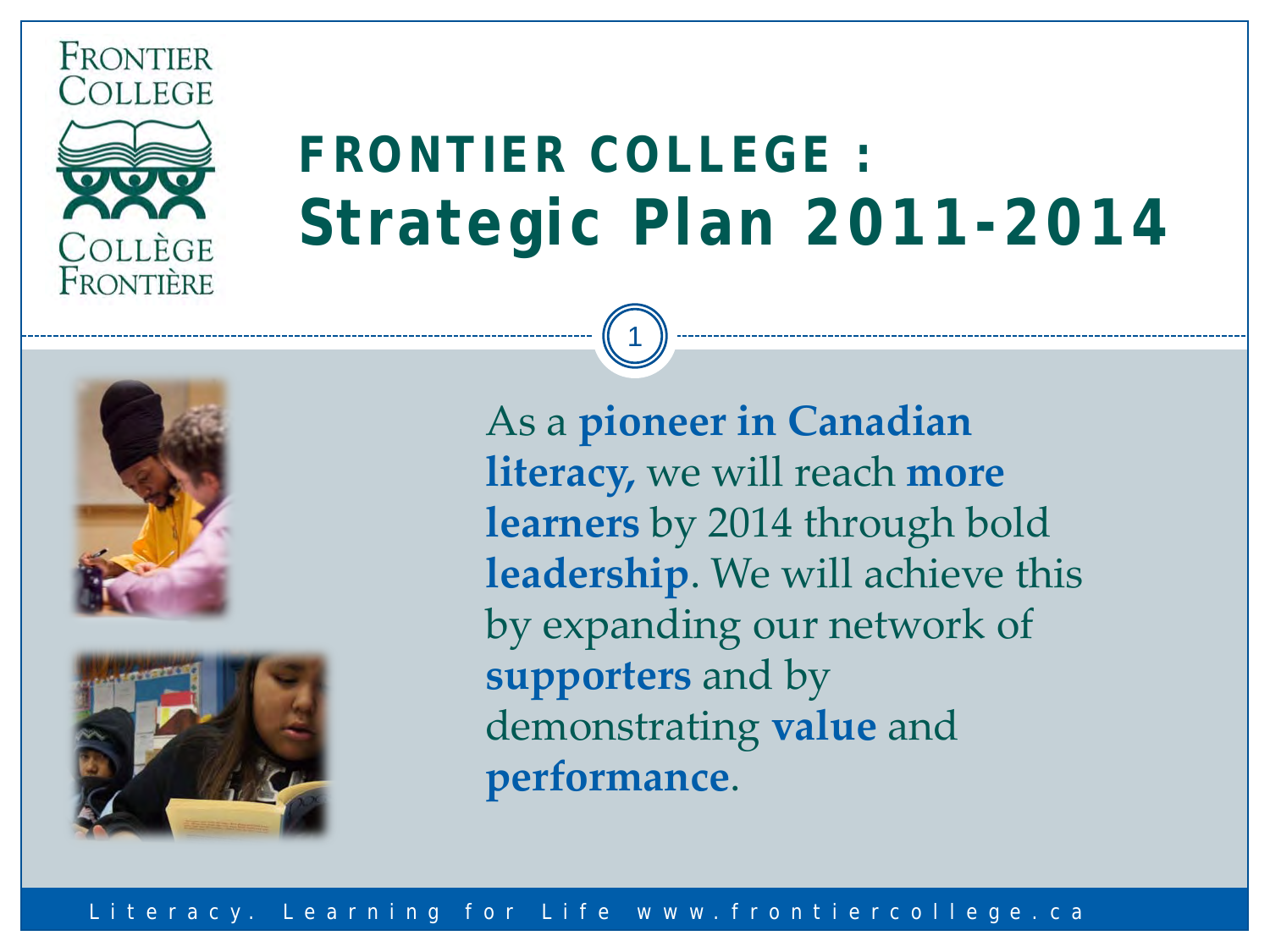# introduction

2

# **In 2010, Frontier College launched a broad process to:**

identify our strengths and weaknesses >document our volunteer and community partner experiences identify political, economic, social and technological trends recommend priorities for the years ahead Frontifr

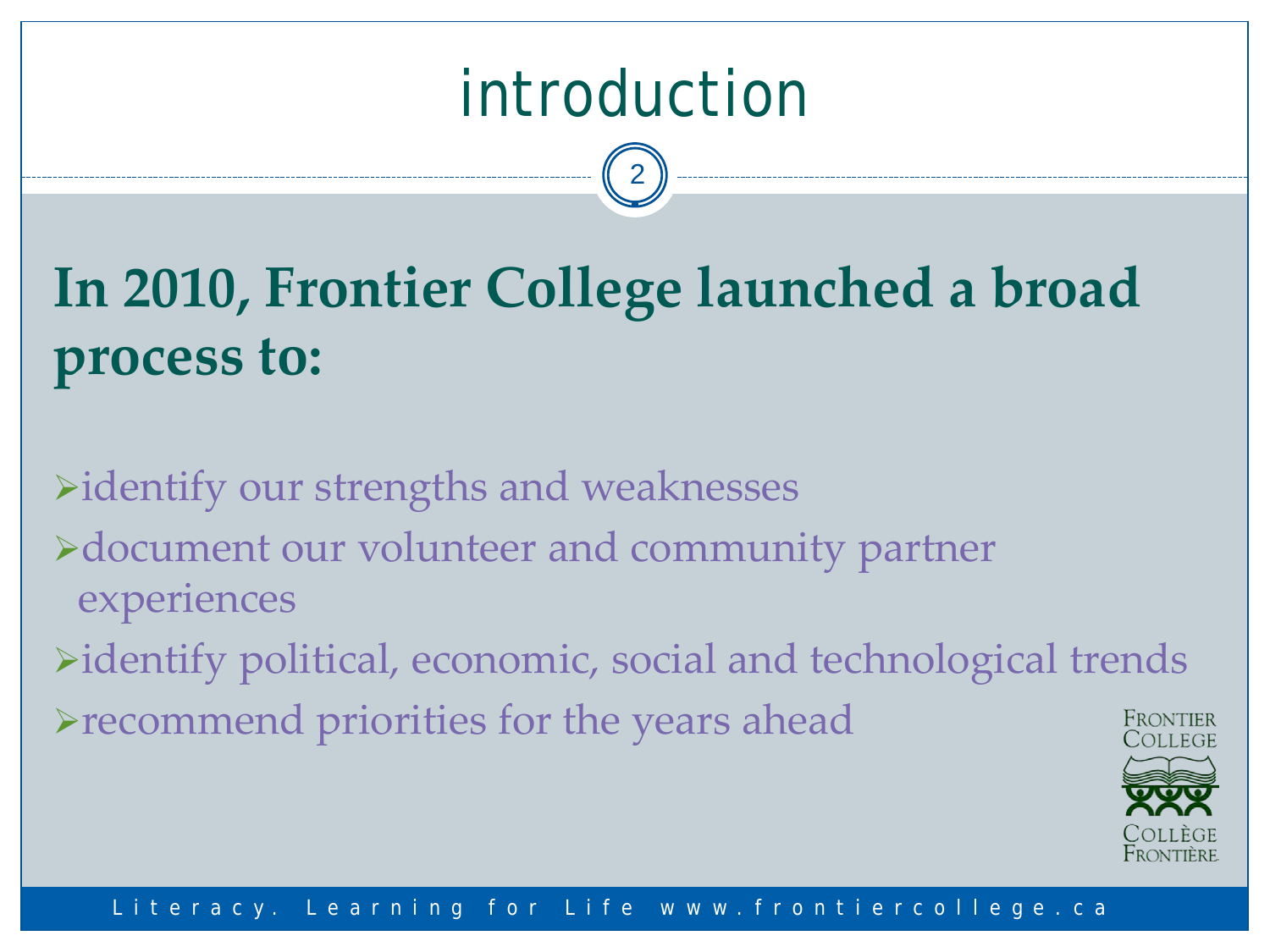# how we did it

3

**We gathered and analyzed information from a great number of respondents, using different methods:**

### **Surveys**

• volunteers, community partners, staff

### **Learner impact research**

• children, youth and adults

### **Interviews**

• completed across various sectors including sector councils, educational and non-profit organizations, private sector and government FRONTIFR

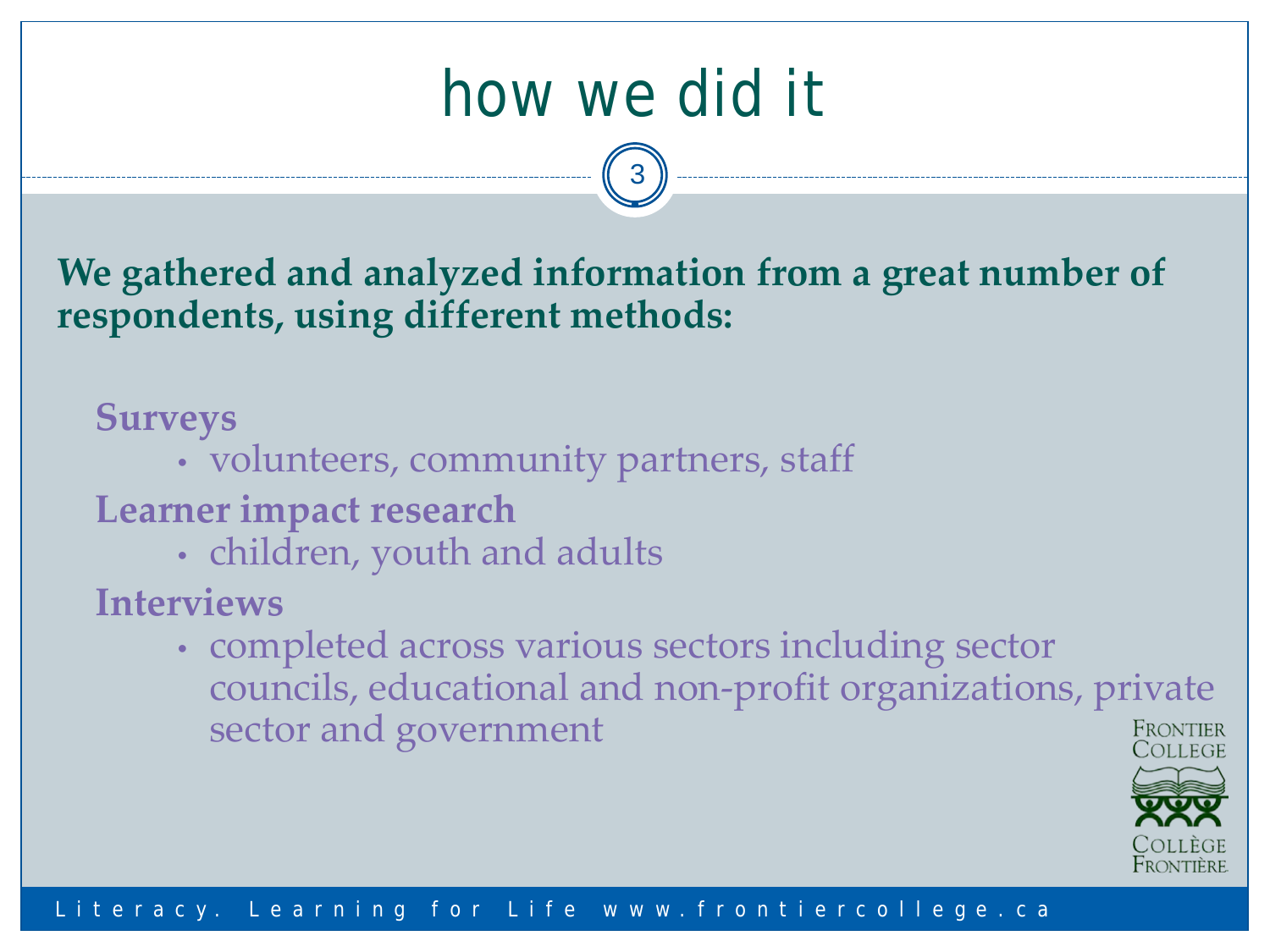## environment

4

## **We looked at trends...**

- $\triangleright$  economic uncertainty
- funding concerns
- $\triangleright$  reductions in corporate giving
- greater stakeholder demands
- $\triangleright$  need for increased accountability
- aging population
- $\triangleright$  increasing immigrant population
- $\triangleright$  challenges in volunteer recruitment
- prevalence of networks, partnerships and collaborations
- $\triangleright$  increasing use and impact of social media
- $\triangleright$  growth of online learning
- $\triangleright$  increasing focus on computer literacy



Frontier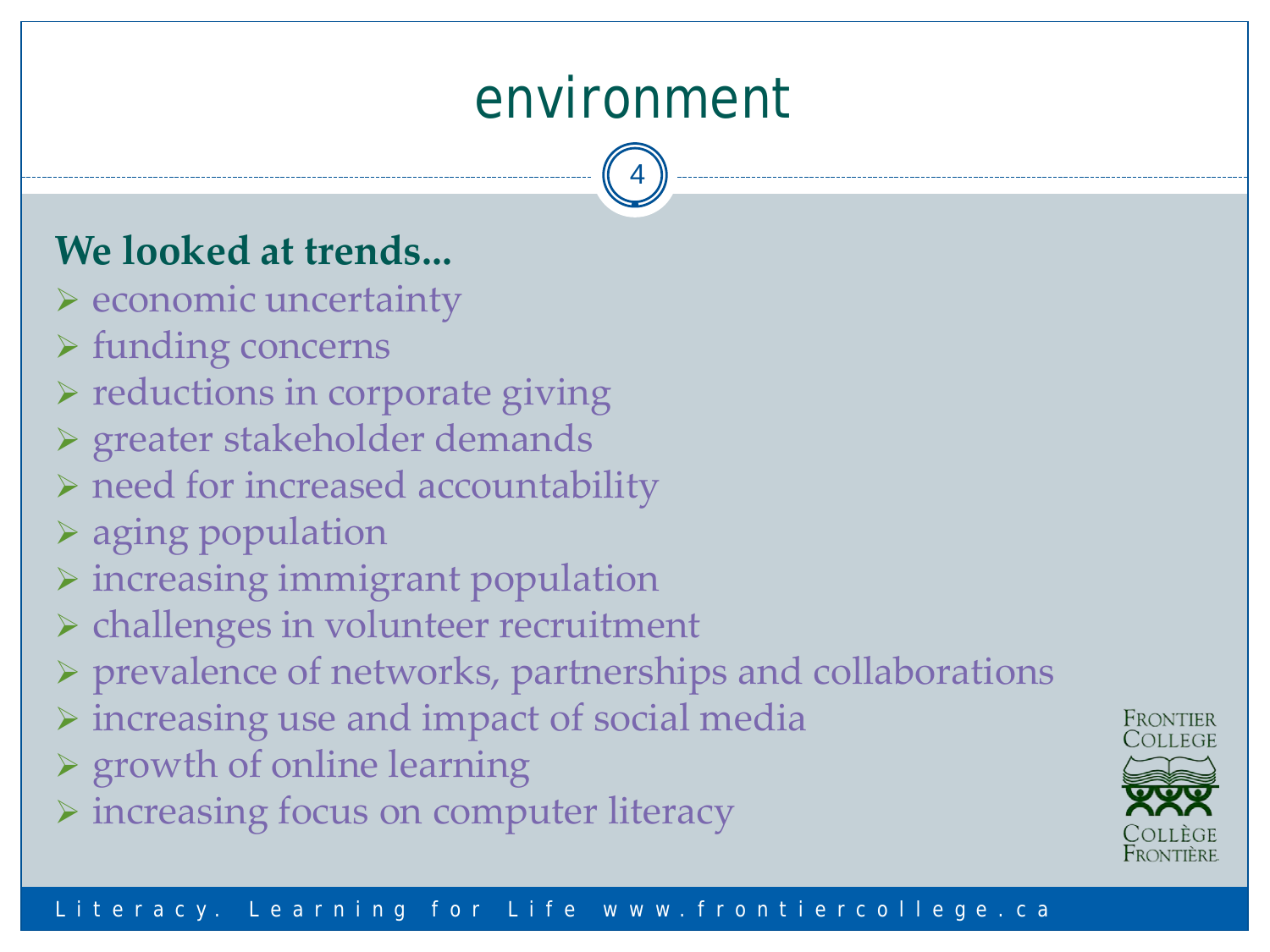## our strengths

5

flexible and adaptable programs high-quality staff and volunteers strong history, experience and partnerships program diversity a large reach into communities an ability to reach out to learners

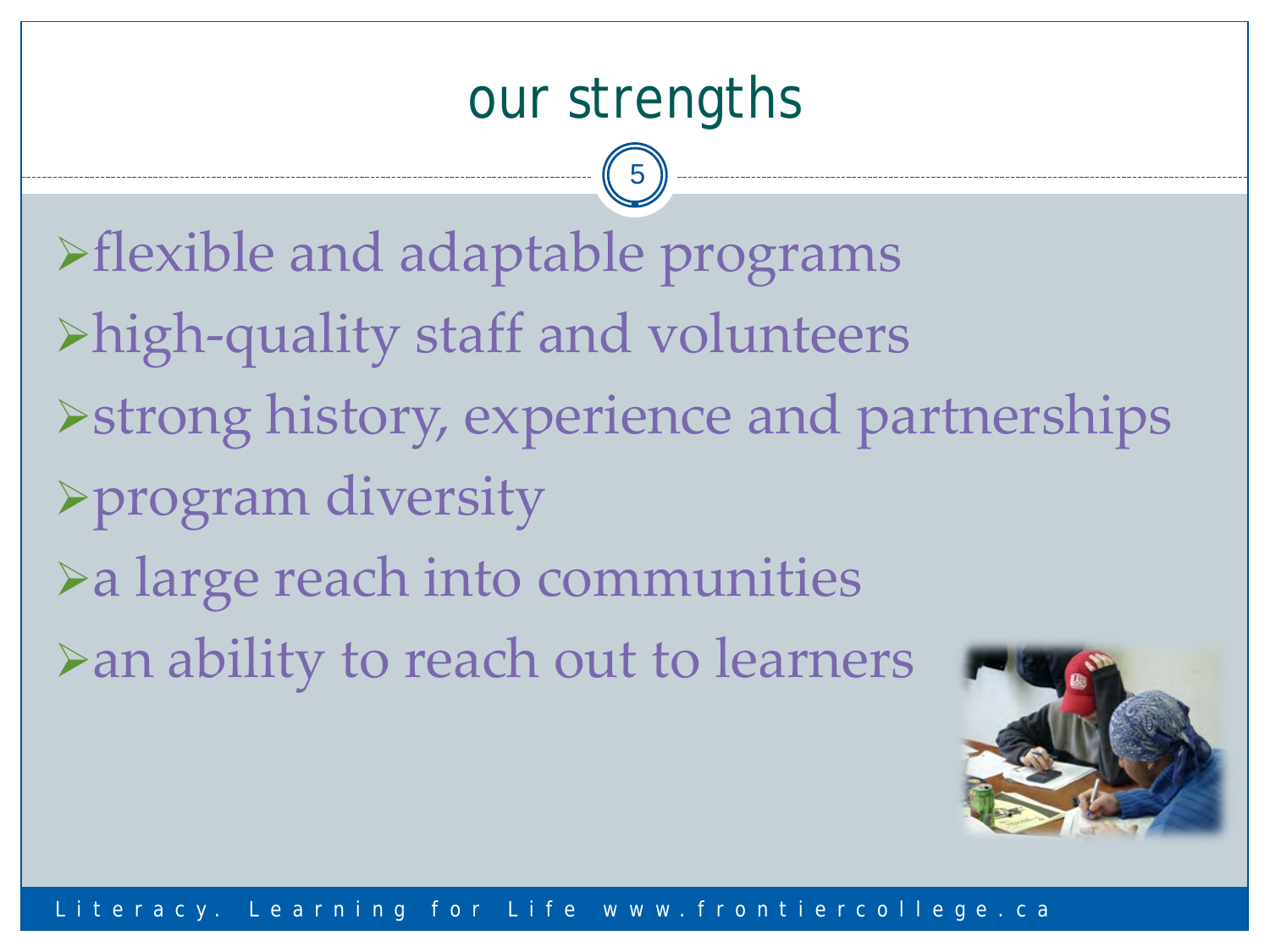# what we learned

6

We understand that we must endeavour to:

## be seen as a leader

- broaden the national conversation about literacy, in general
- increase our capacity to tell our story
- $\triangleright$  find new ways to influence decision makers
- strengthen our organizational core

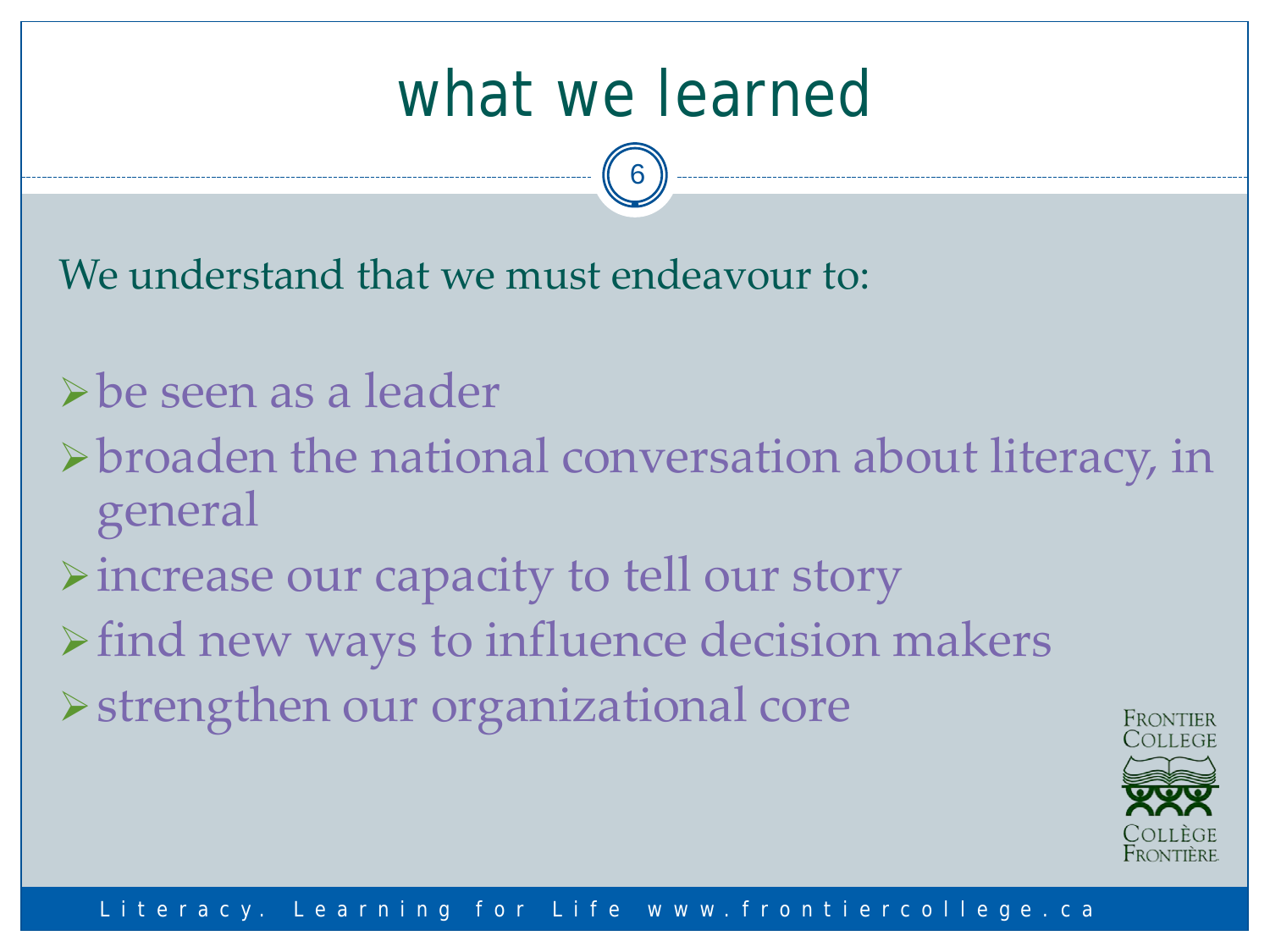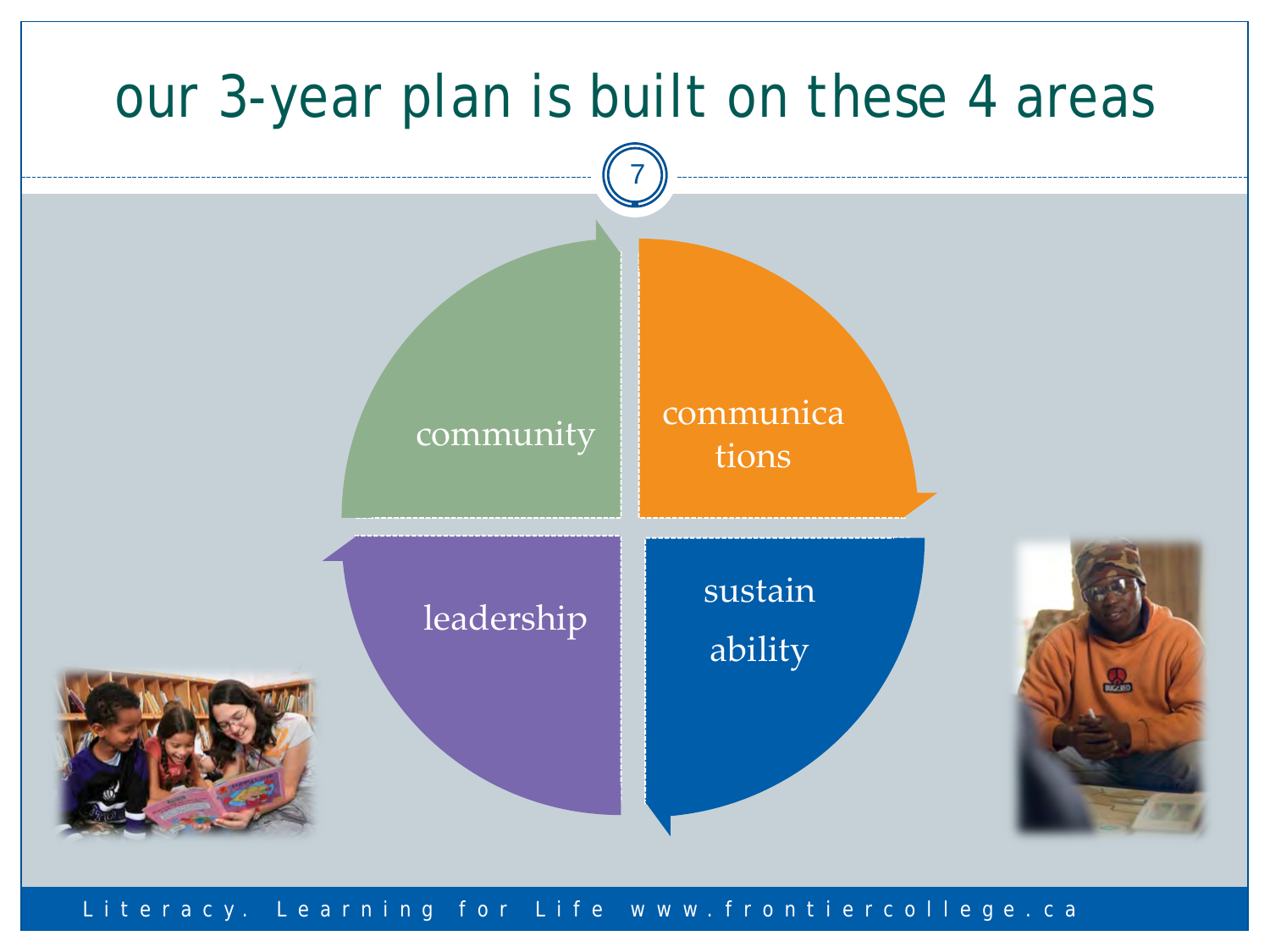# goals

8

### **community communications leadership sustainability**

**Support communities and partners to create and manage accessible, flexible and effective programs where they are most needed**

**Strengthen profile and brand awareness through enhanced storytelling and targeted engagement**

**Influence public dialogue and encourage innovation that supports literacy by engaging and knowledge sharing across diverse sectors, disciplines and communities of interest**

**Ensure long-term viability through proactive funding and performance strategies** 

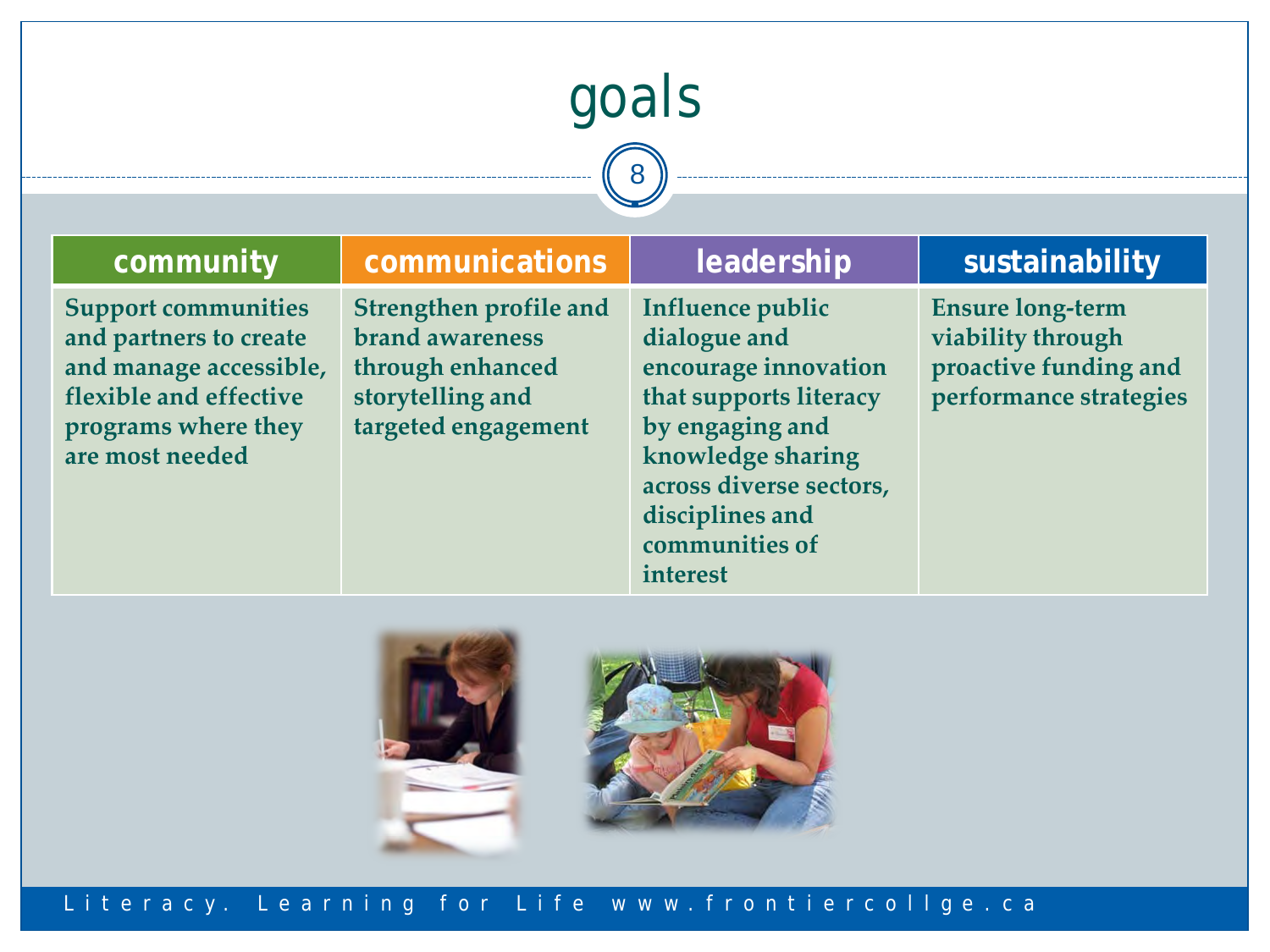# strategies

9

### **community communications leadership sustainability**

- $\triangleright$  Offer program strategies, models and tools that demonstrate good practice
- $\triangleright$  Develop and implement a complete suite of organization-wide program design and evaluation tools and approaches
- Root program development and evaluation in current research
- $\triangleright$  Improve knowledge of available digital technology tools, services and networks and use them to support and enhance program delivery
- $\triangleright$  Reach more people in isolated, rural and remote settings
- $\triangleright$  Use proactive strategies for media, external and government relations
- $\triangleright$  Build an annual campaign that focuses on one issue a year
- $\triangleright$  Use social media to increase awareness and engagement by sharing stories and information
- $\triangleright$  Engage influencers in communications activities
- $\triangleright$  Engage alumni through an alumni network

- $\triangleright$  Build and steward external and government relationships nationally, provincially and locally
- $\triangleright$  Engage thought leaders from diverse groups in research, knowledge sharing and developing our work
- $\triangleright$  Link external research to organizational knowledge and practice
- $\triangleright$  Network to build awareness and share good practice in multiple contexts
- $\triangleright$  Develop innovative strategic partnerships with the communities in which we work

- $\triangleright$  Strengthen links between research, assessment, program performance and impact
- $\triangleright$  Enhance existing funder relationships, build new ones and ensure effective stewardship
- $\triangleright$  Leverage existing models and programs to grow and diversify government funding
- $\triangleright$  Foster and encourage high engagement and productivity through proactive employee relations initiatives
- Leverage technology to build core capacity to lead, adapt and innovate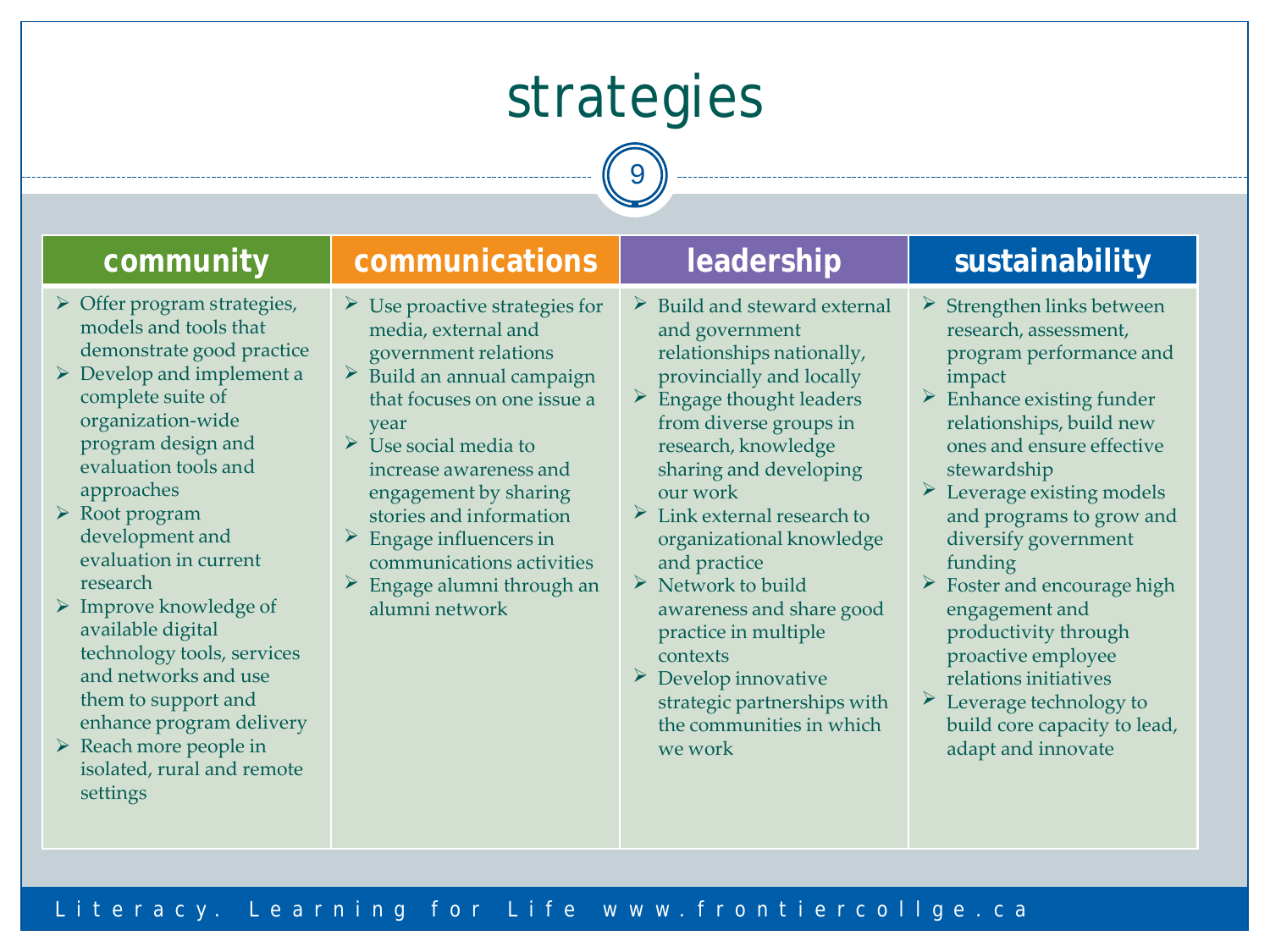# by 2014, Frontier College will...

10

- **be seen as a leading-edge centre for dialogue and thinking on literacy**
- **be more significantly engaged with the research community**
- **enjoy stronger support at all levels of government**
- **be perceived as an innovator**
- **more effectively communicate our work**
- **be a resource for expertise**
- **have a broader network of donors**